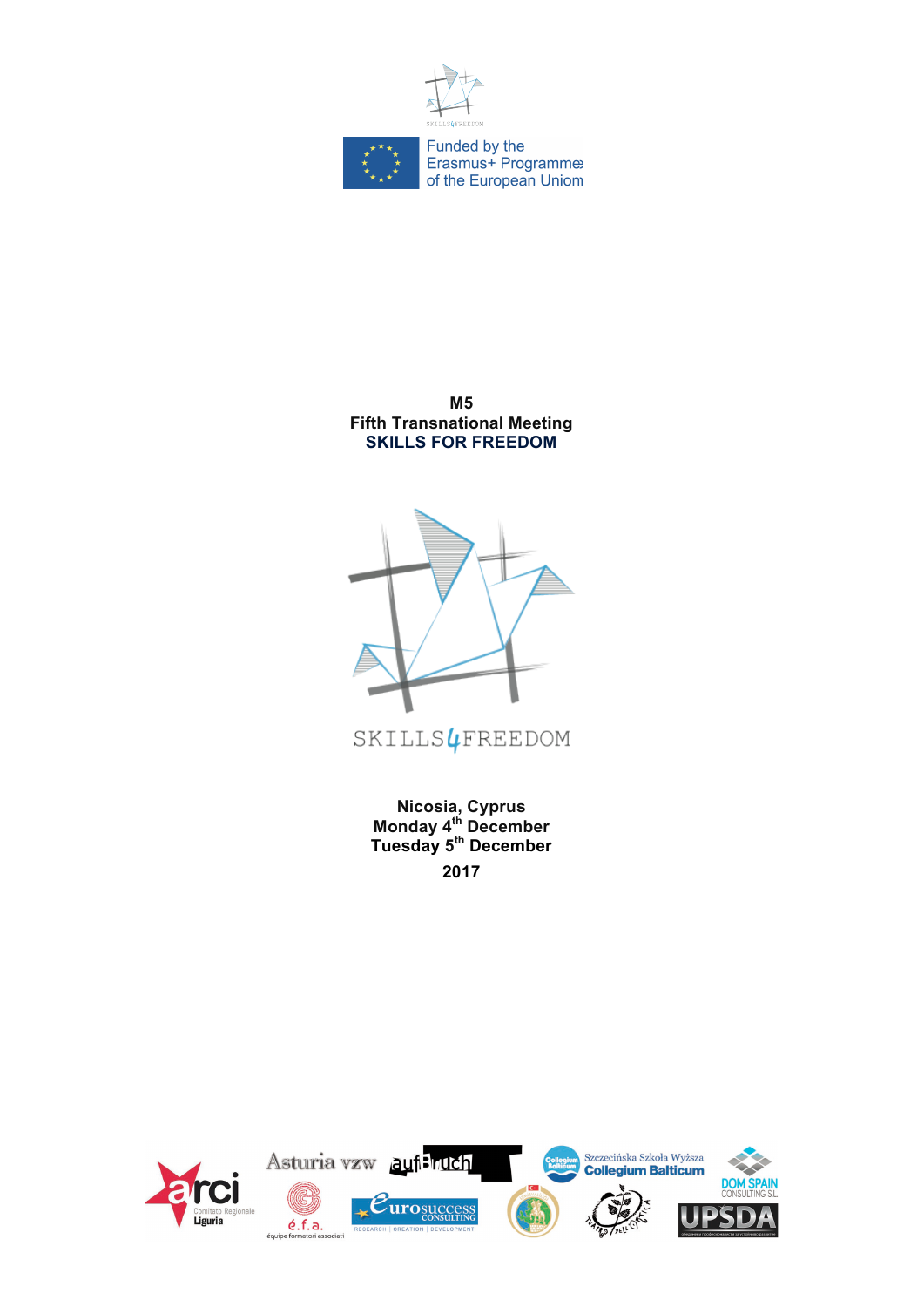

# **Monday 4th November**

#### **09:00-17:00 @ CENTRUM HOTEL 15 Pasikratous str., Eleftherias Square , 1011 Nicosia, Cipro**

## **9:00-10:00**

EuroSucess's Welcome ARCI's General Introduction

## **10:00-11:00**

ARCI Liguria's Point on IO1 last issues General Discussion

## **11:00-13:00**

With the collaboration of the operative partners: EFA's Point on IO2 *Working Table on Operations Manual for the development of prisoners' skills through artistic activities*

> ARCI Liguria's Administrative Check *Bilateral meeting with each partner* ---

# **13:00-14:00**

Lunch break

---

#### **14:00-17:00**

Closure of the IO2 Working Table *General Discussion about Operations Manual production* DomSpain IO2 Website Layout Proposal General Discussion Revision of the IO2 Timetable

# **18:00-22:00**

---

Nicosia historical centre visit with a professional tour guide and social dinner **@ ZANNETOS CYPRIOT TAVERN**

provided by EuroSuccess

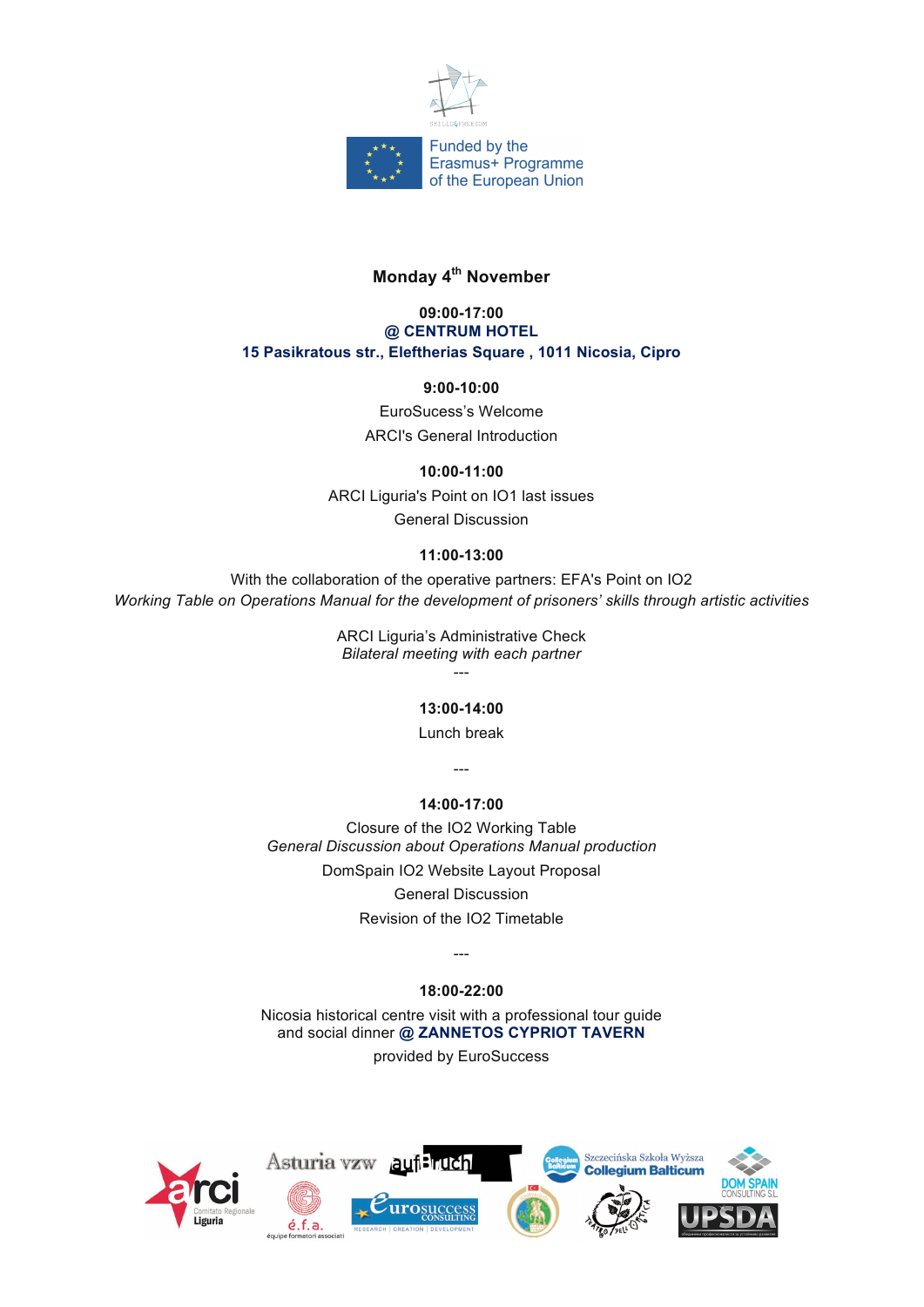

# **Tuesday 5th December**

#### **09:00-17:00 @ CENTRUM HOTEL 15 Pasikratous str., Eleftherias Square , 1011 Nicosia, Cipro**

**9:00-12:30**

ARCI Liguria's IO3 General Introduction DomSpain IO3 Contribution *European Database Section state-of-the-arts* Partners' comments and suggestions General Discussion

# **12:30-13:00**

ARCI Liguria's Point on Partners' Dissemination Activities Multiplier Events General Introduction

*---*

**13:00-14:00**

Lunch break

---

#### **14:00-16:00**

With the collaboration of all the partners: - Multiplier Events Contents Discussion - E2-E8 Calendar Proposal

# **16:00-17:00**

S4F GANTT Chart Reviewing and Updating

Reporting Original Copies of Reporting Documents Meeting Assessment

We will have a pause in the morning and in the afternoon.

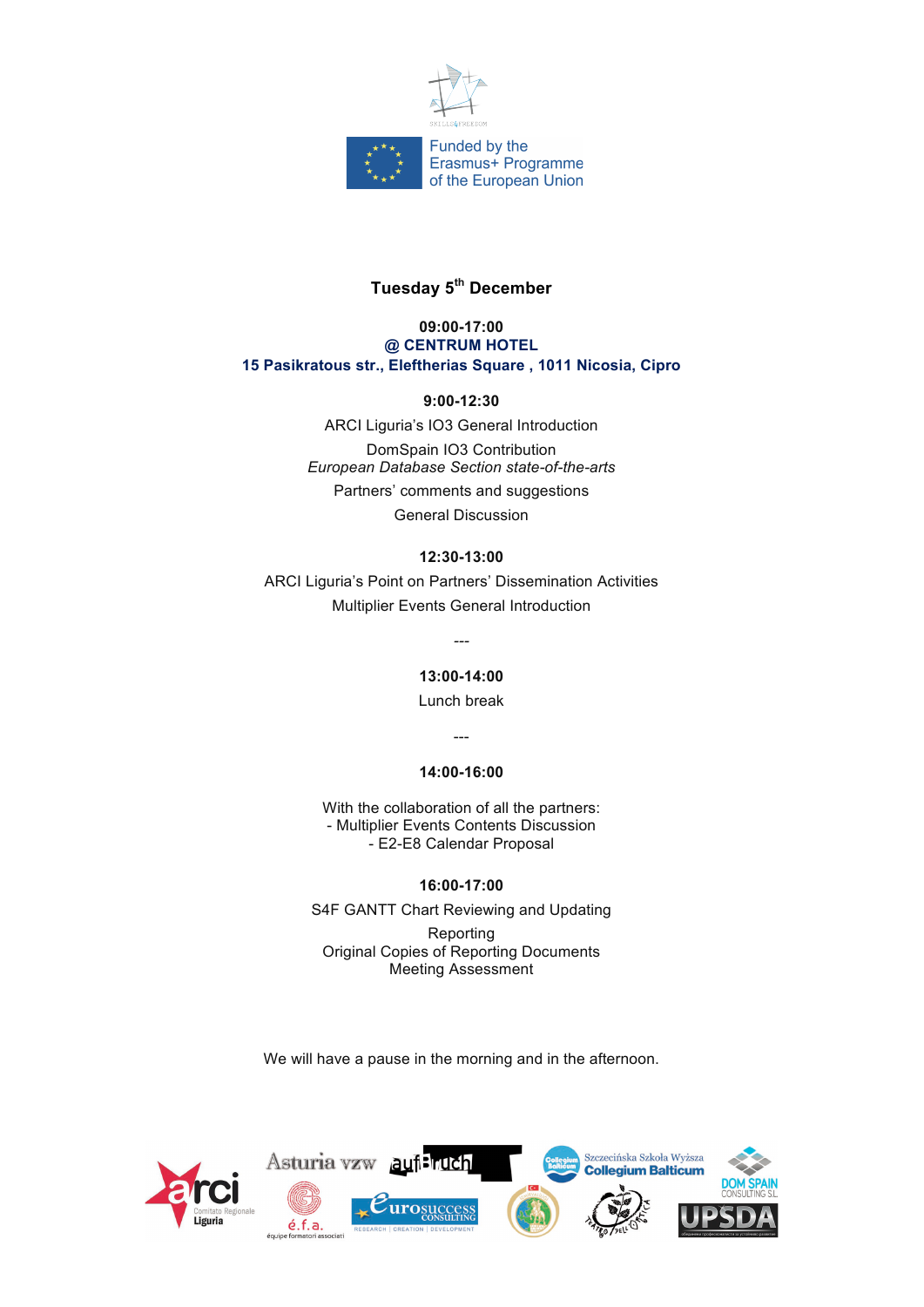

## **Contact number**

Giorgos Giorgakis +35799642844 *Please, do send a text message to Giorgos when you arrive in Cyprus.*

#### **Venues**

#### **CENTRUM HOTEL**

15 Pasikratous str., Eleftherias Square , 1011 Nicosia, Cipro https://www.google.com/maps/d/u/0/viewer?mid=1NB6F1wFbDnTur4J0DuEodc2R\_Y&ll=35.169993%2C33.361522000000036&z=17

The hotel is situated in the best location of Nicosia, within the old part of the City, next to Liberty Square and to the famous streets of Onasagorou and Ledras, with lots of traditional coffee shops, shops, bars & restaurants. More info: http://www.centrumhotelcyprus.com

#### **ZANNETOS CYPRIOT TAVERN**

Trikoupi 65, Nicosia 1015

https://goo.gl/maps/4cCy5W1bKzT2

#### **Budget**

The budget for each partner's representative is a single-allowance (there is no split between travel and accommodation/meals) of 575,00 EUR for 100-1999 km distance band and of 760,00 Eur for ≥2000 km distance band. Even if a partners has decided to bring two representatives to the Transnational Meeting, such budget does not increase.

Please remind to keep both boarding passes and invoices of your flights and transfers as well as to ask invoices for accommodation and meals. **For Reporting to the Italian National Agency, such documents should be scanned and forwarded to ARCI Liguria immediately after the meeting (Thursday the 14th of December).**

Please, note that in Nicosia you can use Visas freely everywhere. Meals cost around 15-20 Euro.

#### **International Transfers**

As established by the Italian Agency, we advise you to inform your National Agency about your Departure Date and Place in order to be sure of the eligibility of such expense. Partners are supposed to flight from their headquarters with the time due to arrive to the meeting and without unnecessary stops.

In the past, flights arriving too early (i.e. 2 days before) to the host country or departing/stopping on "suspicious" places have not been considered eligible since there were not announced nor explained to the Agency.

(i.e. if your headquarters are in Paris and the meeting is in Amsterdam, why did you leave from Lisbon? or why did you stop in Vienna?).